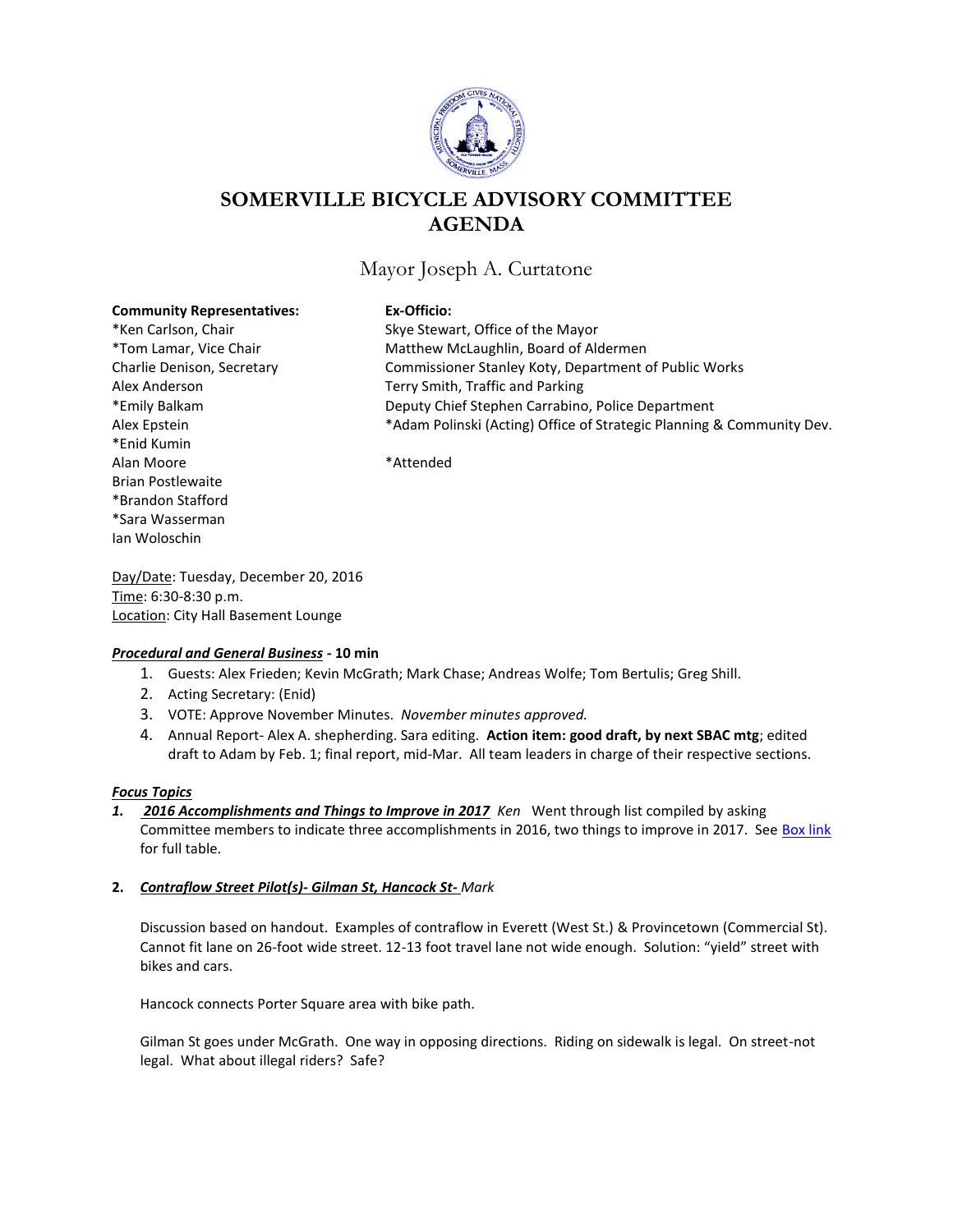Mark (with Tufts students) conducted study in area of Benton, Hancock. Oct. 2016. Tom Bertulis and Alison Fletcher put together study protocol. Results show 1/3 of all traffic on Hancock is bikes. Much contraflow. Data – 7.5 hrs. 32% traffic=bikes. Photos for each bike on street. A lot of chaos on Elm Street. Hancock is a slow ride.

Final sheet of handout: Hancock marked for contraflow. Green sharrows show where to position bike. MUTCD markings possible. Double yellow line. Cars keep to right, don't pass. See earlier slides in handout for Scott Street and Norfolk Street examples. Option one: white line and small sharrow; option two: single painted blue bikelane.

Neighborways issue long-term = people like one-way streets. Hancock St will eventually be a Neighborway, but don't have to address one-way issue this way. Having the first Neighborway in City also deal with counterflow would be too much. Hudson (currently one-way) is easier as a Neighborway now. Everett, page 3 or 4 of handout, makes an exception for bicycles with "except bicycles" signage.

Mark would send the current proposal to OSPCD and, if OSPCD likes it, to Terry Smith (who hasn't yet had a chance to see it). Proposal would then go to DCI (traffic engineering firm). If Terry likes what he sees, proposal would go to the Traffic Commission. Ken favored showing the proposal to the mayor early in process.

Mark suggested promoting proposal as first well-designed contraflow project outside Everett in the urban core. Data piece is key, he said. Important to have better "after" than "before" stats. Measure every safety benefit. Can try variations, too -- flexible bollard on yellow line, for example.

Brandon favored no removal of parking, but thought painted lines would allow progression in that direction. Maybe no parking eventually. Mark commented that Neighborways = resident driven. If anyone against, effort to create Neighborways will require more signees. Neighbors don't want to remove parking. Parking/parking strategy is a topic for another meeting. Maybe consider again in Feb.

## *3.* **Strategy for Webster Ave improvements including public engagement** *Ken et al.*

Mayor in full support of removal of parking in favor of protected bike lanes on Webster Ave Small group (Mark, Geren Stone, Greg) met with Maryann Heuston. She too is in full support. **Action item: Same group to organize a look at parking** (late night fun count). Possibilities (some examples, not definitive): reach out to Mr. Cosi; DCI; Tom - more research. Coming in spring…presentation given by the City but prepped by SBAC and City to the public about two phase improvements: (1) converting Webster to 2 way up hill, car & bike; (2) digging up Webster in May & June for MWRA followed by installation of protected bike lanes.

From Adam, referring to Brad's notes: Webster protected bike lanes to end shy of Cambridge. Maybe coordinate with Cambridge. Ideally there are some fired-up residents. Don't want a "hey, we're taking up parking" meeting. Discussion (esp. Andreas, Brandon, Sara) of exploring parking options with Norfolk Condo Association. Maryann Heuston had mentioned Nofolk Condo Association wanted improved crosswalk – we should include this in our proposals.

Re 25 mph speed limit: Traffic Bureau now overrun with construction details; SPD Traffic Unit is very busy giving out moving violation tickets as is. (Deputy Chief) Steve Carrabino hopes to get some enforcement of speed limits on Beacon Street -- a narrower street in the future. May be possible to get Neighborhood Police Unit officer with radar gun in morning. Geren Stone case (cyclist hit on Webster) continuation on **Mar. 14. Action item: SBAC support at trial appreciated**.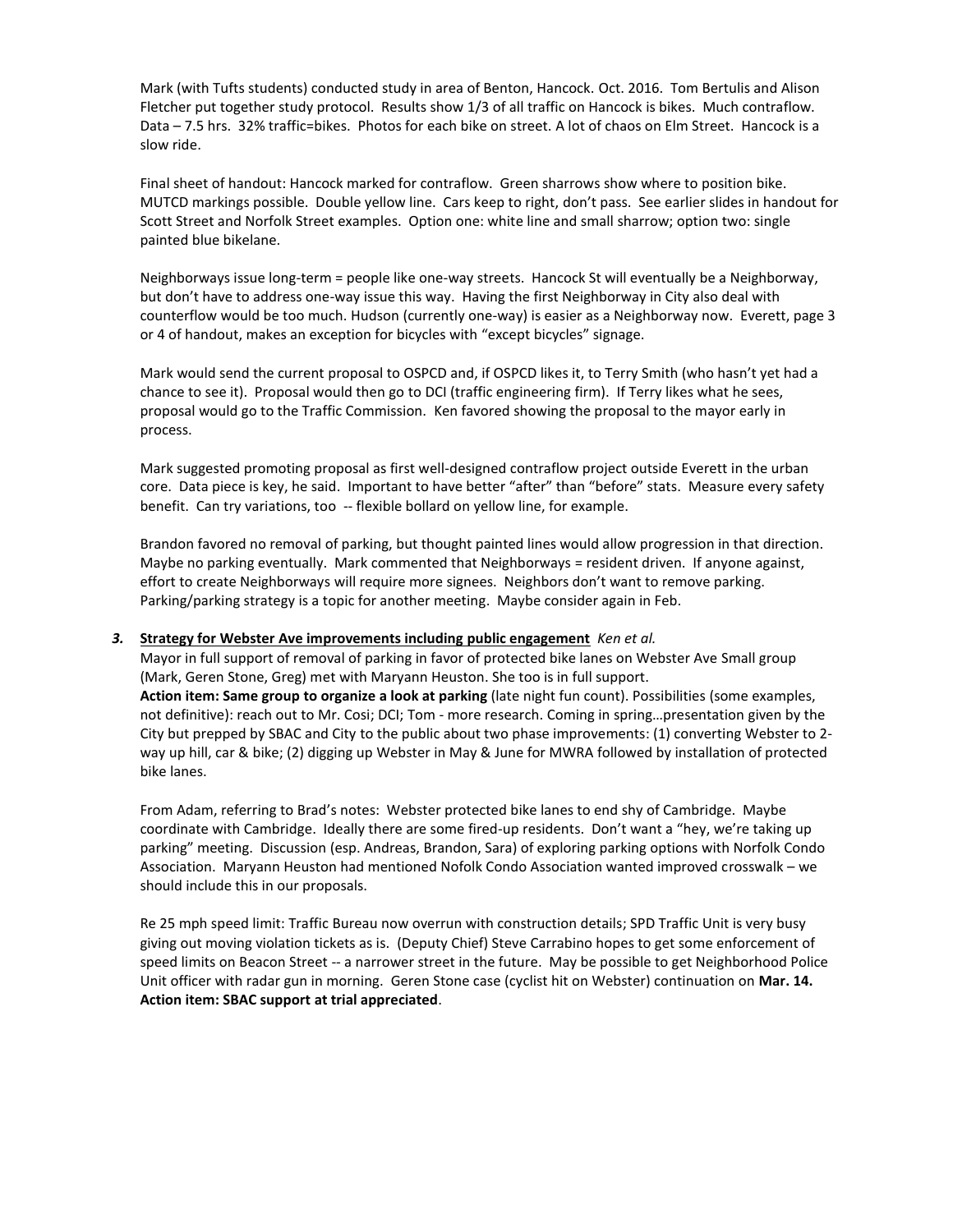### *Update from City- Adam 30 min*

- Beacon St. Temp striping for cyclists down. Wash to Oxford. Cycle track to transition at Museum to bike lane and back. Communication roll out in future – put process in place. Planning to run this by Ken – reality check to be sure communication out. Jennifer was attending construction meetings before she left. (Expecting planning position offer to go out shortly. Having new planner to take over where Jennifer left off/rep OSPCD will help going forward.) Tom Lamar: Beacon plans were surprisingly good. Adam agrees – good plans from bicycle standards perspective. Catch basin work through Dec. Work won't affect traffic.
- Union Sq Sewer Project- timing and impact 15% design out for Webster Av. = 30 days to look over designs. Current design doesn't reflect City's comments/ City's comments not yet incorporated. Funding status: 2 year construction cycle; \$40 million; \$13M grant from MassWorks but the rest need local funding. Need push from residents. Design process by Mar. Construction as of July 1.
- GLX and CPX update. Financing approved by Aldermen. Ongoing cooperation other departments in City (e.g., with DPW re feasibility of plans). Concern expressed re changes in plans for SHS connection to Gilman – CPX.
- Update on Sr Transportation Planner position per above, position offer to go out soon.
- Progress on mobility data dashboard
	- o Somerstat all 2014, 2015, 2016 in. 2010-2016 stats now available due to Adam's work.
	- o Bike/ped counts (see above). Adam used Jennifer's data to quantify our facilities.
	- o Somerville bike map and time lapse. Now updated. **Pls check. All satisfied?**
	- o New City website up and running (earlier this week). Old website is archived. SBC listed under Boards, Commissions, & Authorities.
- Speed limit reduction approaches to enforcing 25 mph speed limit discussed.
- Resurfacing plans 2017 aiming for coordination, end Jan. Rich = new head, engineering, replacing Charlie.
- HSIP projects (Broadway, Washington St, Park St, Temple St) update -- Toole finalizing plans
- Resurfacing Dane St is still at 100% and on track
- Hubway station removal -- 6 Hubway Sta still up more than last year.
- Bike corrals will be removed soon -- Armory corral not used often. Relocation discussion. Suggestions: Winter Hill; Tyler Street – near Brooklyn Boulders, Artisans Asylum, Aeronaut. Bloc 11 corral will stay. Forge?
- Complete Streets funding -- \$350,000 funding. East Somerville Neighborways; Spring Hill Neighborways; Markings for Chap. 90; redesign of Washington St near Tufts St. Must spend by June 30<sup>th</sup>. Powder House circle improvements are further in the future. New infusion every 5 years.
- Collecting speed, class, and volume data on Summer St per above. Automatic transit recorders on Summer to get volume data. 85<sup>th</sup> percentile is 28 mph. Hope to show increasing road share for bikes (now 2%). 48 hour study. Manual counts are inexpensive, so will build in more data collection.

#### *Team Updates*

**•** Engineering Team

Mark & Brandon – Elm & Cedar, working on rough plan, Google maps snapshot, neighborhood plan by Feb. Andreas – Beech to Somerville Av. Must check; thinking about alternatives. Cedar & Elm, Mossland to…. Do before Elm & Cedar are repaved.